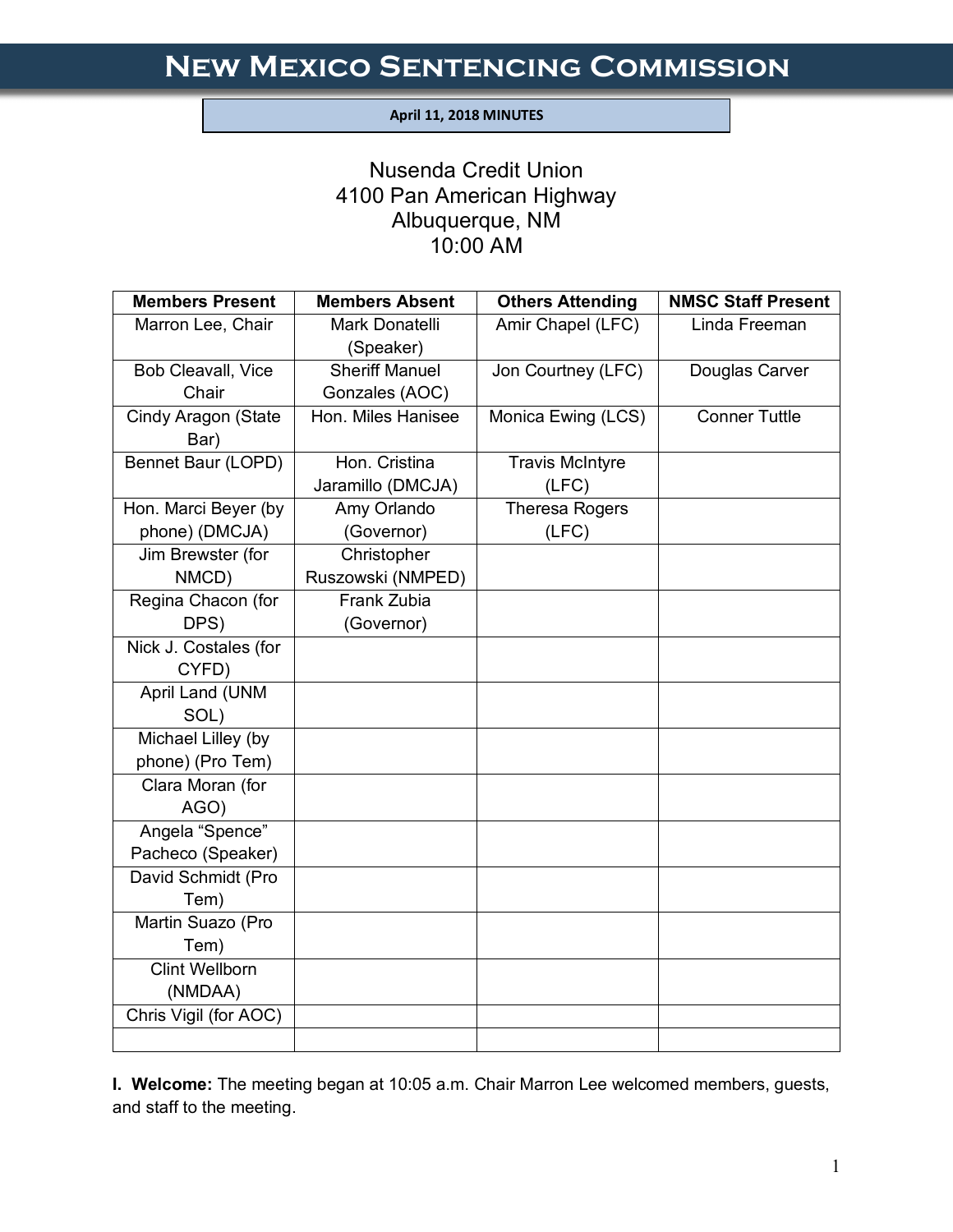# **II. Approval of Minutes:** The minutes of the December 7, 2017 meeting were approved.

### **III. Staff Report:**

NMSC Deputy Director Douglas Carver gave a brief overview of the Legislative Session, noting that NMSC staff completed almost 50 bill analyses for Legislative Finance Committee (LFC) Fiscal Impact Reports. Staff attended the Session almost every day that the Legislature convened.

NMSC Executive Director Linda Freeman discussed the NMSC budget for FY 19. She stated that the Commission had a flat budget for the new fiscal year, but received the requested BAR authority.

Executive Director Freeman gave updates on certain NMSC projects:

- The evaluation of the Santa Fe LEAD project is in its final stages, with a contract date of the end of June. A draft of the report will be completed in May;
- Conner Tuttle, NMSC Research Scientist, is revising the Prison Population Forecast; the Commission staff has adopted a new forecast methodology, necessary as predicting the female population has proven to be particularly challenging;
- Commission staff will participate in a webinar of a national association of information technology professionals about the kinds of data used for prison population forecasts;
- Commission staff met with New Mexico Appleseed to discuss the Commission's experience as a data repository and with data sharing;
- Work continues on the evaluation being conducted for the Alternatives to Violence Project (AVP). AVP has been working in the New Mexico prison system for over twelve years, initially working with the female population. Commission staff is working with AVP to analyze their surveys;
- Commission staff have re-established the annual meeting with the New Mexico Corrections Department information technology staff;
- Commission staff attended the Department of Transportation conference on autonomous vehicles, which, if the technology is implemented, would have a significant impact on court caseloads.

Deputy Director Carver discussed Commission staff attendance at the Bernalillo County Criminal Justice Coordinating Commission meetings. Commission staff also attended the Crime Victims Reparation Commission annual conference. He mentioned that Commission staff will continue to work on getting empty slots on certain commission committees filled.

#### **IV. Recent Criminal and Juvenile Justice-Related Evaluations:**

Dr. Jon Courtney, Program Evaluation Manager with the LFC, gave a presentation on recent evaluation work conducted by the LFC on certain criminal and juvenile justice programs. Dr.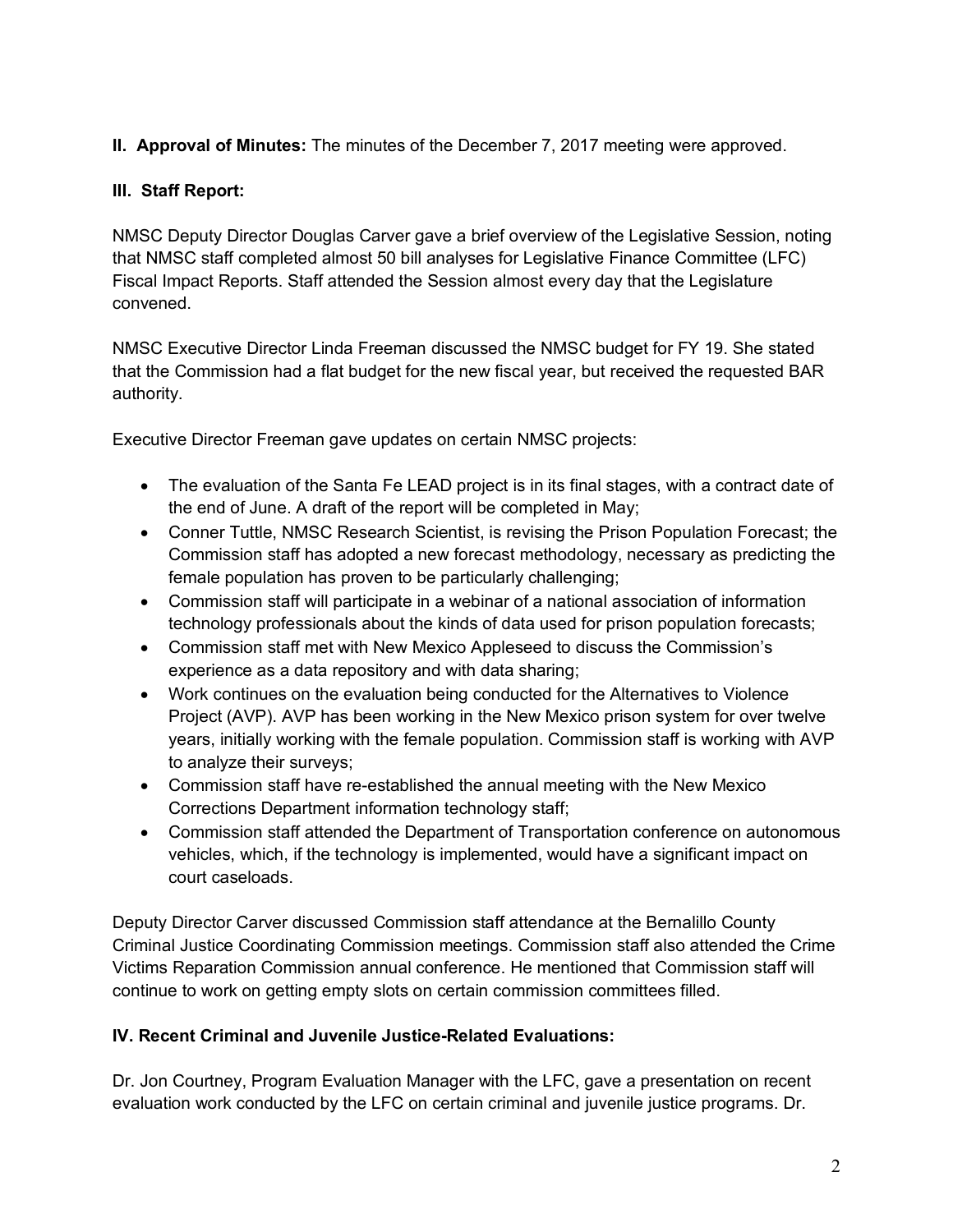Courtney first gave some background to the LFC's evaluation work. He stated that the LFC had ten researchers, who work in teams of two or three. The goal is to make concrete recommendations to the Legislature. Much of the LFC's work is spent where a large portion of state money is spent, with education and public safety.

Dr. Courtney noted that the costs associated with recidivating offenders are substantial. Approximately 95 percent of incarcerated offenders will be released back in to the community, and 50 percent of offenders will return to prison within three years.

Dr. Courtney gave an overview of the 2018 Legislative Session. Due to spiking crime rates, there were increases in monies given to public safety agencies, though there were also vetoes of some equipment costs as well as funding for Law Enforcement Assisted Diversion programs. He gave an overview of the various pieces of legislation addressing crime and recidivism that were passed, focusing particularly on HB 19, a package of criminal justice-related bills; and HJM 16, which created a criminal justice and public safety task force.

Dr. Courtney discussed that crime in New Mexico is up while crime nationally continues to fall. The crime in the state is driven by select hot spots. While cities across the state have had varying increases or decreases in their individual crime rates in the 2010 to 2016 period, often small populations in these cities can mean a large fluctuation in rates, and many cities that have seen decreases still have unusually high crime rates. For example, although Belen, Espanola, Gallup, and Taos all have decreased crime rates, the crime rates in those communities are all higher than Albuquerque's.

Dr. Courtney reviewed performance-based measured for the criminal justice system in the state, noting that reported violent and property crime are up, while arrests and case filings are down. Participation in the states Drug Courts is down, and recidivism for state inmates is up. He noted that the New Mexico prison population is growing while the state prison population nationally is shrinking. This is of particular interest to the LFC as incarceration of a prisoner costs \$104 a day. More than 12.5 percent of the general fund is dedicated to public safety in FY 19, an increase – in both share and absolute dollars – from 10 percent in FY 15.

Dr. Courtney gave an overview of recent LFC criminal justice studies since 2101. He noted that standing LFC recommendations concerning the criminal justice systems were to:

- bolster swiftness and certainty in the system;
- address root causes of crime, coupled with the use of validated risk needs assessments;
- make better use of data;
- invest funding in effective programs, shifting away from ineffective ones; and
- eliminate operational inefficiencies.

He discussed the results of the LFC's 2016 evaluation of juvenile justice facilities and community-based service, their 2017 evaluation of domestic violence programs for victims and batterers, and their 2017 evaluation of drug courts in some detail.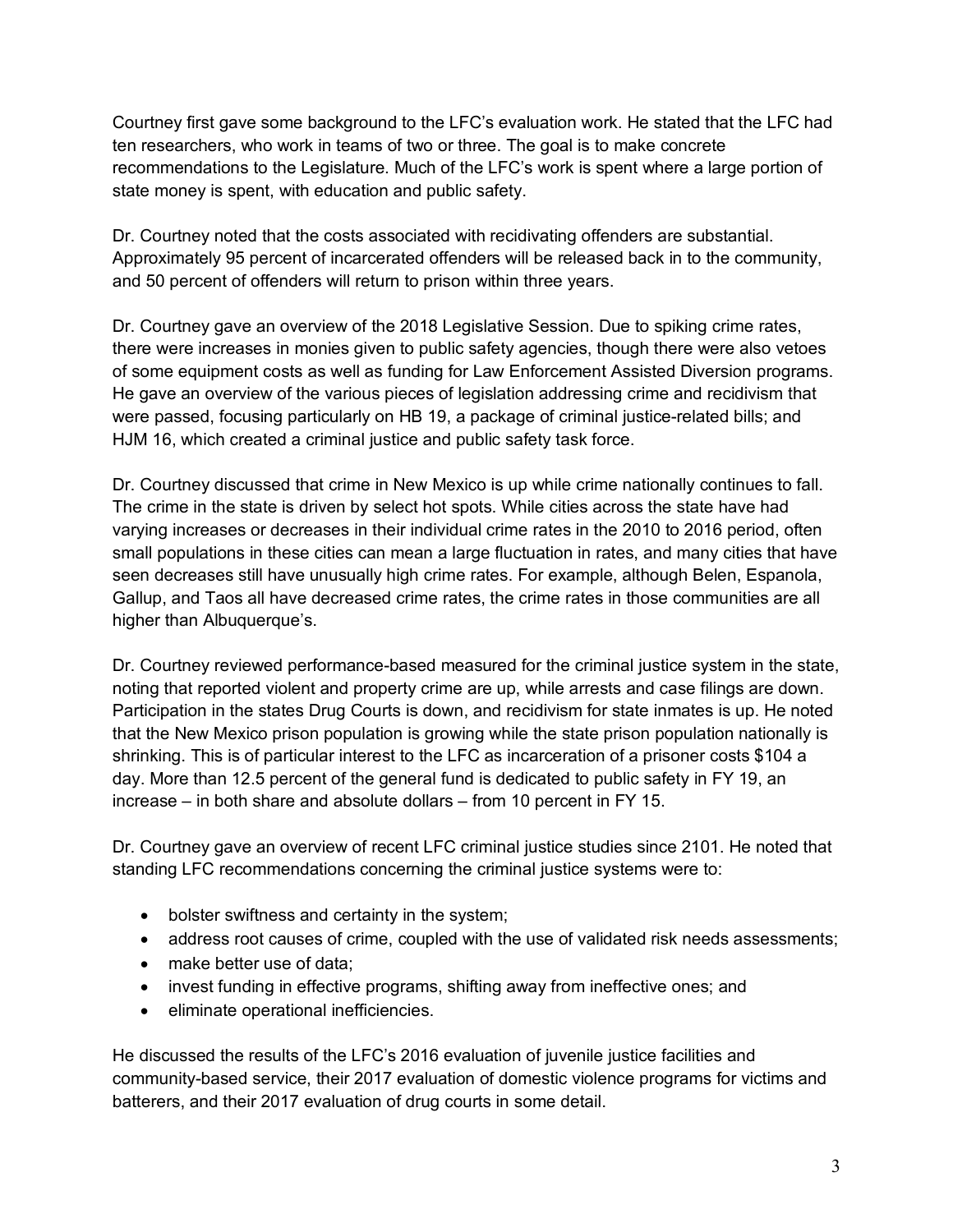He gave some preliminary results and thoughts on the 2018 review of crime in Bernalillo County, due to be completed in July. The objectives of that report are to describe the current situation of crime and the criminal justice system in the county; to identify potential causes responsible for driving an increase in crime; and to evaluate potential solutions to the current increase in crime. He discussed Albuquerque's high crime rates compared to national benchmarks, and noted that while reported crime has increased, the number of people in the criminal justice system has remained consistent or decreased. He emphasized that at this point there was not yet any evidence that patterns in the criminal justice system are related to the Albuquerque crime rate; or whether rates, such as arrest rates or incarceration rates, are high or low. The LFC has been working with the Pew MacArthur Results First Initiative for seven years to perform analysis on what programs and policies work and provide return on investment; these tools will be incorporated into the review. The report will also consider what factors influence crime, both traditional factors such as economic conditions, substance abuse, or gang activity; and system related issues such as diversion and treatment, the revolving door theory, police practices and procedures, funding and staffing levels, pretrial services, sentencing and incarceration, and reentry from jail or prison.

#### **V. Report from the Legislative Committee:**

Martin Suazo, Chair of the Legislative Committee, updated the Commission on the work of the Committee. He noted that the Committee met three times during the Legislative Session, analyzing 108 pieces of legislation. Nine pieces passed, of which three were vetoed. Five memorials or joint memorials were passed and signed by the respective chamber. Ninety-one pieces of legislation did not make it through the legislative process.

# **VI. Report from the Justice Information Sharing Council:**

Regina Chacon, Chair of JISC, updated the Commission on the work of the Council. She noted that JISC met once since the prior Commission meeting, hearing a presentation from the New Mexico Corrections Department on their new data system. She invited any other agency to present to JISC on their data systems to aid in JISC's information-sharing mission

#### **VII. Report from the Juvenile Committee:**

Bob Cleavall, Chair of the Juvenile Committee, updated the Commission on the work of the Committee. He noted that the Committee met in March, with two new judges in attendance. The Committee heard a presentation from Rob Mitchell of the Administrative Office of the Courts concerning problem-solving courts in the state; one notable piece of information was that the use of Juvenile Drug Courts was declining, and we were now down to 12 statewide. The next Committee meeting will be held in May, when the Committee will hear about Juvenile Community Corrections.